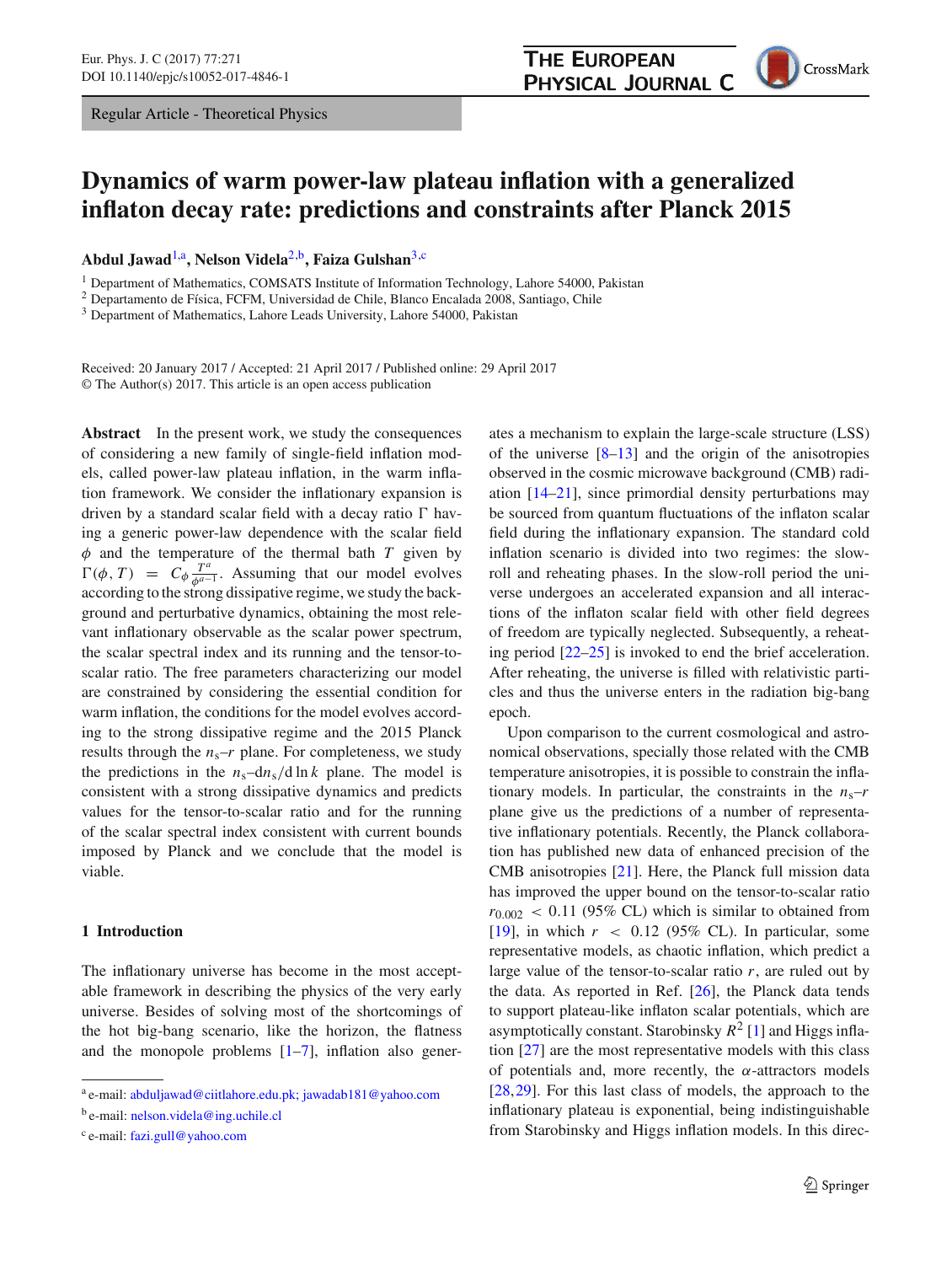tion, starting from global supersymmetry and considering a superpotential, there was proposed in [\[30](#page-10-13),[31\]](#page-10-14) a new class of models called shaft inflation. As opposed to Starobinsky and Higgs inflation, the approach to the plateau is of powerlaw type. In a subsequent work [\[32\]](#page-10-15), another new family of inflationary models is studied, proposing a phenomenological potential

<span id="page-1-1"></span>
$$
V(\phi) = V_0 \left[ \frac{\left(\frac{\phi}{M_{\rm p}}\right)^n}{\left(\frac{\phi}{M_{\rm p}}\right)^n + \alpha^n} \right]^q, \tag{1}
$$

where *n* and *q* are real parameters,  $V_0$  is a constant density scale and  $\alpha \equiv \frac{M}{M_p}$ , with *M* being a mass scale and  $M_{\rm p} = 2.43 \times 10^{18}$  GeV denotes the reduced Planck mass. In addition, it is required that  $\phi \geq M$  or equivalently  $\phi \geq \alpha M_p$ ; otherwise this model is indistinguishable from monomial inflation where  $V \propto \phi^{nq}$ . It was demonstrated in the  $r - n_s$ plane that the predictions of power-law plateau inflation are distinct and testable compared to several inflation models. In particular, the case  $n = 2$  and  $q = 1$  corresponds to the best model choice in Ref. [\[32](#page-10-15)]. Despite this attractiveness, in order to be a realistic model, it needs to be embedded in a convenient theoretical framework.

On the other hand, some classes of inflaton models excluded by current data in the standard cold inflation scenario which can be saved in the warm inflation scenario, which is an alternative mechanism for having successful inflation. The warm inflation scenario, as opposed to standard cold inflation, has the essential feature that a reheating phase is avoided at the end of the accelerated expansion due to the decay of the inflaton into radiation and particles during the slow-roll phase [\[33](#page-10-16)[–35\]](#page-10-17). During warm inflation, the temperature of the universe does not drop dramatically and the universe can smoothly enter into the decelerated, radiation-dominated period, which is essential for a successful big-bang nucleosynthesis. In the warm inflation scenario, dissipative effects are important during the accelerated expansion, so that radiation production occurs concurrently with the accelerated expansion. For a representative list of recent references see Refs. [\[36](#page-10-18)[–45\]](#page-11-0). The dissipative effect arises from a friction term or dissipative coefficient  $\Gamma$ , which describes the processes of the scalar field dissipating into a thermal bath via its interaction with other field degrees of freedom. The effectiveness of warm inflation may be parametrized by the ratio  $R \equiv \Gamma/3H$ . The weak dissipative regime for warm inflation is for  $R \ll 1$  while for  $R \gg 1$ , it is the strong dissipative regime for warm inflation. It is important to emphasize that the dissipative coefficient  $\Gamma$  may be computed from first principles in quantum field theory considering that  $\Gamma$  encodes the microscopic physics resulting from the interactions between the inflaton and the other fields that can be present. For instance, by considering different decay mechanisms, it is possible to obtain several expressions for the dissipative coefficient  $\Gamma$ . In particular, in Refs. [\[46](#page-11-1)[–48](#page-11-2)], a supersymmetric model containing three superfields  $\Phi$ , *X*, and *Y* has been studied, with a superpotential  $W = f(\Phi) + \frac{g}{2}\Phi X^2 + \frac{h}{2}XY^2$ , where the scalar components of the superfields are  $\phi = \sqrt{2} \langle \Phi \rangle$ ,  $\chi$ . and *y* respectively. The inflaton scalar potential is given by  $V(\phi) = |f'(\phi)^2|$ , which spontaneously breaks supersymmetry (SUSY). By coupling the inflaton to the bosonic and fermionic *X* fields and their subsequent decay into *Y* scalars and fermions, which form the thermal bath, and for the case of low-temperature regime, when the mass of the catalyst field  $m<sub>x</sub>$  is larger than the temperature *T*, the resulting dissipation coefficient can be well described by the expression  $\Gamma = C_{\phi} \frac{T^3}{\phi^2}$ , where  $C_{\phi}$  is a dimensionless parameter related to the dissipative microscopic dynamics. For this particular case  $C_{\phi} \simeq \frac{1}{4} \alpha_h N_X$ , with  $\alpha_h = h^2 N_Y / 4\pi \lesssim 1$  and  $N_{X,Y}$  denote the multiplicity of chiral superfields. In this direction, SUSY ensures that quantum and thermal corrections to the effective potential are under control [\[49](#page-11-3)[,50](#page-11-4)]. As another example, in Ref. [\[51\]](#page-11-5), it was demonstrated that a form  $\Gamma = C_{\phi} \phi^2 / T$ , in principle, with problems of large thermal corrections for the models studied in Refs. [\[52](#page-11-6)[,53](#page-11-7)], may produce a consistent warm inflation scenario for a specific model. On the other hand, it was shown for the first time in Ref. [\[39](#page-10-19)] that warm inflation can be realized by directly coupling the inflaton to a few light fields, instead of considering indirect couplings to light fields through heavy mediator fields, as in Refs. [\[46](#page-11-1)[–48](#page-11-2)]. Then the expression obtained for  $\Gamma$  turns out to be  $\Gamma = C_{\phi} T$ .

<span id="page-1-0"></span>Following Refs. [\[47](#page-11-8)[,54](#page-11-9),[55\]](#page-11-10), a general parametrization of the dissipative coefficient  $\Gamma(T, \phi)$  can be written as

$$
\Gamma(\phi, T) = C_{\phi} \frac{T^a}{\phi^{a-1}}.
$$
\n(2)

This expression for  $\Gamma$  includes the several cases mentioned above. Specifically, for the value  $a = 3$ , this case corresponds to a low temperature regime, when the mass of the catalyst field  $m<sub>x</sub>$  is larger than the temperature *T* [\[46](#page-11-1)[–48](#page-11-2)]. On the other hand,  $a = 1$ , i.e.,  $\Gamma \propto T$  corresponds [\[39](#page-10-19)]. For  $a = 0$ , the dissipative coefficient represents an exponentially decaying propagator in the high temperature regime. Finally, for  $a = -1$ ,  $\Gamma \propto \phi^2/T$  agrees with the non-SUSY case [\[51](#page-11-5)[–53](#page-11-7)].

Additionally, thermal fluctuations during the inflationary scenario may play a fundamental role in producing the pri-mordial fluctuations [\[56](#page-11-11)[–58](#page-11-12)]. In the warm inflationary scenario the density perturbations arise from thermal fluctuations of the inflaton and dominate over the quantum ones. In this form, an essential condition for warm inflation to occur is the existence of a radiation component with temperature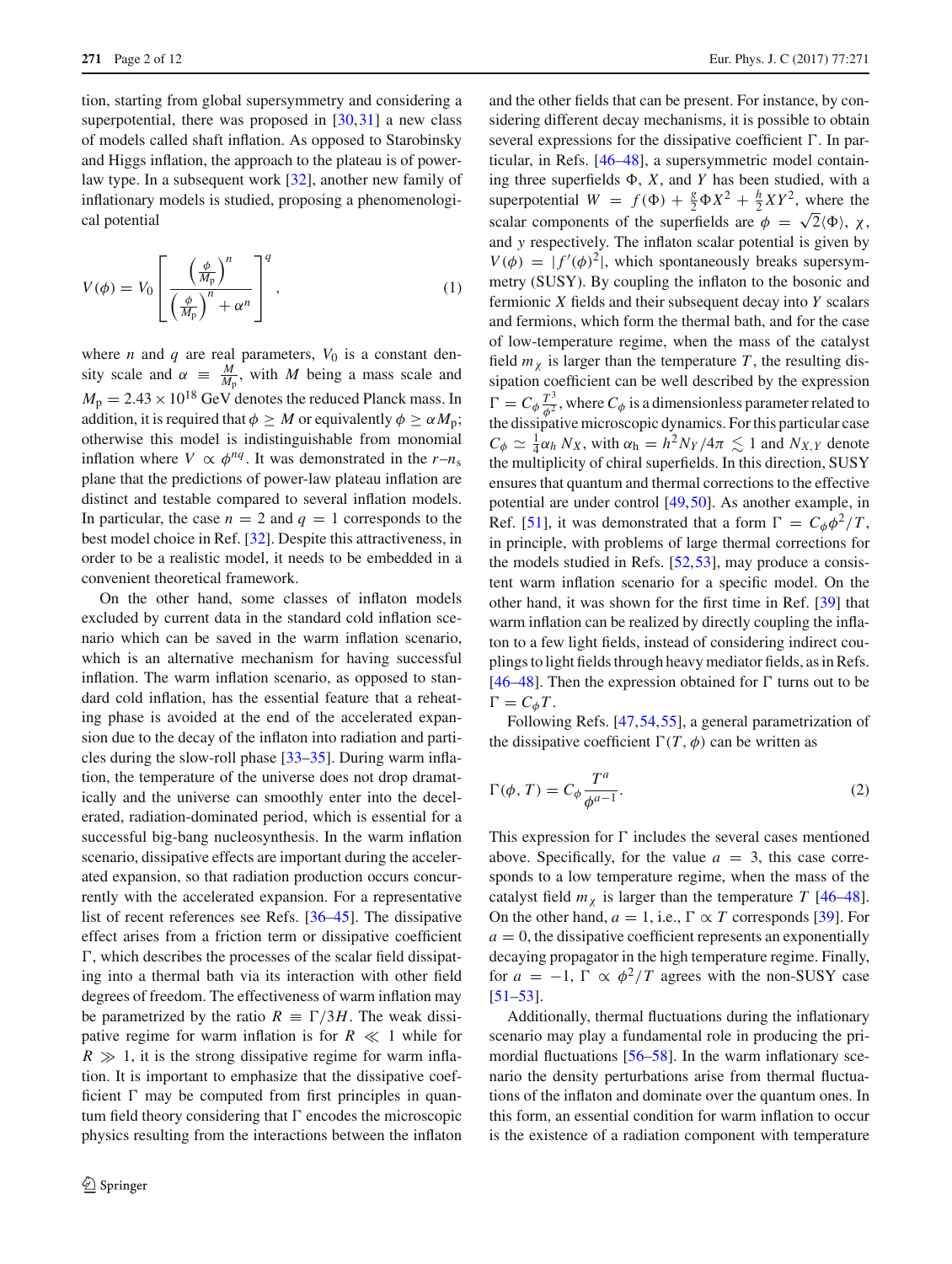$T > H$ , since the thermal and quantum fluctuations are proportional to *T* and *H*, respectively [\[33](#page-10-16)[–35](#page-10-17),[56](#page-11-11)[–62\]](#page-11-13). When the universe heats up and becomes radiation dominated, inflation ends and the universe smoothly enters in the radiation bigbang phase [\[33](#page-10-16),[34\]](#page-10-20). For a comprehensive review of warm inflation; see Refs. [\[49](#page-11-3)[,50](#page-11-4)]. In this direction, there are many phenomenological models of warm inflation, but more interesting are the first principles models of warm inflation in which the dissipative coefficient and effective potential are computed from quantum field theory. For instance, in Refs. [\[49](#page-11-3),[50\]](#page-11-4), the following inflaton superpotential  $W(\Phi)$  was considered:

$$
W(\Phi) = \frac{\lambda}{p+1} \frac{\Phi^{p+1}}{m_p^{p-2}},\tag{3}
$$

which reduces to chaotic inflation models for  $p > 1$ . In particular, in Ref. [\[48\]](#page-11-2) the authors studied the quartic potential  $V(\phi) = \lambda \phi^4$ , which corresponds to a superpotential  $W(\phi) = \lambda \Phi^3/3$  together with the dissipative coefficient corresponding to  $a = 3$ , i.e.  $\Gamma \propto T^3/\phi^2$ , was confronted with current data available at that time. On the other hand, when  $p = 0$  and  $\lambda < 0$ , we have the standard supersymmetric hybrid inflation.

Given the attractiveness of the power-law plateau inflation models as a new class of candidates in describing inflation, the main goal of this work is study the consequences of considering this new family of single-field inflation models in the warm inflation scenario in order to avoid the reheating phase. We would like to emphasize that our analysis is phenomenological in the sense that, in order to describe the dissipative effects during the inflationary expansion, we consider the generalized parametrization for the inflaton decay rate given by Eq. [\(2\)](#page-1-0) and without considering a first principles construction for our model. However, in Ref. [\[32](#page-10-15)], the authors presented a toy-model in supergravity (SUGRA) which can produce the scalar potential of Plateau inflation [\(1\)](#page-1-1) for  $n = 2$  and  $q = 1$ . Specifically, they considered only global supersymmetry (SUSY) and sub-Planckian fields with the superpotential

$$
W = \frac{S^2 \left(\Phi_1^2 - \Phi_2^2\right)}{2m},\tag{4}
$$

where *S*,  $\Phi_1$ ,  $\Phi_2$  are chiral superfields and *m* is a large, but sub-Planckian scale. An interesting approach could be specify a decaying mechanism for the scalar components of the superfields  $\Phi_1$  and  $\Phi_2$  in light fields which form the thermal bath and compute the corresponding dissipative coefficient  $\Gamma$  starting form first principles. However, this further considerations go beyond the scope of our present work, but these may be regarded as basis of a future work. On the other hand, we will restrict ourselves only to the study of the strong dissipative regime,  $R \gg 1$ . For this dissipative regime, in the slow-roll approximation, we study the background as well as the perturbative dynamics. The free parameters characterizing our model are constrained by considering the essential condition for warm inflation,  $T > H$ , the condition for the model evolves according to strong dissipative regime and the 2015 Planck results through the  $n_s-r$  plane. For completeness, we study the predictions of our model regarding the running of the scalar spectral index through the  $n_s$ –d $n_s$ /d ln *k* plane.

This paper is organized as follows: In the next section, we present the basic setup of warm inflation. In Sect. [3,](#page-4-0) we study the background and perturbative dynamics when our model evolves according to strong regime. Specifically, we find explicit expressions for the most relevant inflationary observable as the scalar power spectrum, scalar spectral index, the running of the scalar spectral index and the tensor-to-scalar ratio. In order to establish a direct comparison between the power-law plateau inflation in the cold and warm scenarios, we will restrict ourselves to the case  $n = 2$ and  $q = 1$ . For this particular case, we obtain the predictions in the  $n_s-r$  and  $n_s-dn_s/d \ln k$  plane.

Finally, Sect. [4](#page-9-0) summarizes our finding and exhibits our conclusions. We have chosen units such that  $c = \hbar = 1$ .

#### **2 Basics of warm inflation scenario**

In this section, we introduce the basic setup of warm inflation

#### 2.1 Background evolution

We start by considering a spatially flat Friedmann– Robertson–Walker (FRW) universe containing a self-interacting inflaton scalar field  $\phi$  with energy density and pressure given by  $\rho_{\phi} = \dot{\phi}^2/2 + V(\phi)$  and  $P_{\phi} = \dot{\phi}^2/2 - V(\phi)$ , respectively and a radiation field with energy density  $\rho_{\gamma}$ . The corresponding Friedmann equation reads

<span id="page-2-0"></span>
$$
H^{2} = \frac{1}{3M_{p}^{2}}(\rho_{\phi} + \rho_{\gamma}),
$$
\n(5)

where  $M_{\rm p} = \frac{1}{\sqrt{8n}}$  $\frac{1}{8\pi G}$  is the reduced Planck mass.

The dynamics of  $\rho_{\phi}$  and  $\rho_{\gamma}$  is described by the equations [\[33](#page-10-16)[–35](#page-10-17)]

$$
\dot{\rho_{\phi}} + 3H(\rho_{\phi} + P_{\phi}) = -\Gamma \dot{\phi}^2, \qquad (6)
$$

and

$$
\dot{\rho}_{\gamma} + 4H\rho_{\gamma} = \Gamma \dot{\phi}^{2},\tag{7}
$$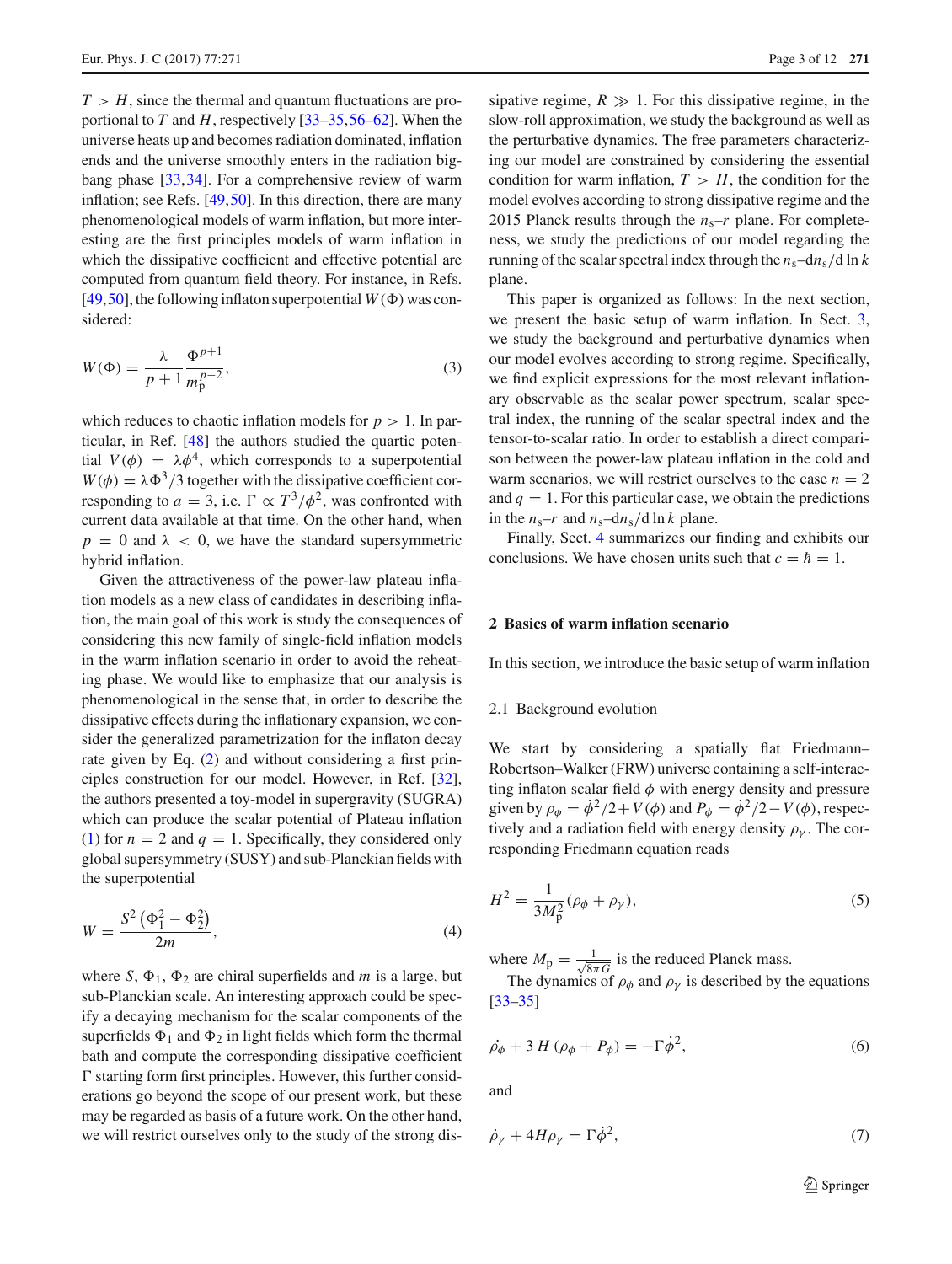where the dissipative coefficient  $\Gamma > 0$  produces the decay of the scalar field into radiation. Recall that this decay rate can be assumed to be a function of the temperature of the thermal bath  $\Gamma(T)$ , or a function of the scalar field  $\Gamma(\phi)$ , or a function of  $\Gamma(T, \phi)$  or simply a constant. As we have mentioned in the introduction, the parametrization given by Eq. [\(2\)](#page-1-0) includes different cases, depending of the values of *a*. Particularly, the inflaton decay rates  $a = 3$  ( $\Gamma = C_{\phi} \frac{T^3}{\phi^2}$ ) and  $a = 1$  ( $\Gamma = C_{\phi}T$ ) have been studied extensively in the literature [\[38](#page-10-21)[,43](#page-11-14),[47,](#page-11-8)[65](#page-11-15)[–69\]](#page-11-16).

During warm inflation, the energy density related to the scalar field predominates over the energy density of the radiation field, i.e.,  $\rho_{\phi} \gg \rho_{\gamma}$  [\[33](#page-10-16)[–35,](#page-10-17)[56](#page-11-11)[–61\]](#page-11-17), but even if small when compared to the inflaton energy density it can be larger than the expansion rate with  $\rho_Y^{1/4} > H$ . Assuming thermalization, this translates roughly into  $T > H$ , which is the condition for warm inflation to occur.

When  $H$ ,  $\phi$ , and  $\Gamma$  are slowly varying, which is a good approximation during inflation, the production of radiation becomes quasi-stable, i.e.,  $\dot{\rho}_{\gamma} \ll 4H\rho_{\gamma}$  and  $\dot{\rho}_{\gamma} \ll \Gamma \dot{\phi}^2$ ; see Refs. [\[33](#page-10-16)[–35](#page-10-17)[,56](#page-11-11)[–61](#page-11-17)]. Then the equations of motion reduce to

<span id="page-3-0"></span>
$$
3 H (1 + R)\dot{\phi} \simeq -V_{,\phi},\tag{8}
$$

where,  $\phi$  denotes differentiation with respect to inflaton, and

$$
4H\rho_{\gamma} \simeq \Gamma \dot{\phi}^2, \tag{9}
$$

where  $R$  is the dissipative ratio defined as

$$
R \equiv \frac{\Gamma}{3H}.\tag{10}
$$

In warm inflation, we can distinguish between two possible scenarios, namely the weak and strong dissipative regimes, defined as  $R \ll 1$  and  $R \gg 1$ , respectively. In the weak dissipative regime, the Hubble damping is still the dominant term, however, in the strong dissipative regime, the dissipative coefficient  $\Gamma$  controls the damped evolution of the inflaton field.

If we consider thermalization, then the energy density of the radiation field could be written as  $\rho_{\gamma} = C_{\gamma} T^4$ , where the constant  $C_{\gamma} = \pi^2 g_*/30$ . Here,  $g_*$  represents the number of relativistic degrees of freedom. In the Minimal Supersymmetric standard model (MSSM),  $g = 228.75$  and  $C<sub>\gamma</sub> \simeq 70$ [\[60](#page-11-18)]. Combining Eqs. [\(8\)](#page-3-0) and [\(9\)](#page-3-1) with  $\rho_{\gamma} \propto T^4$ , the temperature of the thermal bath becomes

$$
T = \left[\frac{\Gamma V_{,\phi}^2}{36C_{\gamma}H^3(1+R)^2}\right]^{1/4}.
$$
 (11)

On the other hand, the consistency conditions for the approximations to hold imply that a set of slow-roll conditions must be satisfied for a prolonged period of inflation to take place. For warm inflation, the slow-roll parameters are [\[46](#page-11-1)[,60](#page-11-18)]

$$
\epsilon = \frac{M_{\rm p}^2}{2} \left( \frac{V_{,\phi}}{V} \right)^2, \quad \eta = M_{\rm p}^2 \left( \frac{V_{,\phi\phi}}{V} \right),
$$

$$
\beta = M_{\rm p}^2 \left( \frac{\Gamma_{,\phi} V_{,\phi}}{\Gamma V} \right), \quad \sigma = M_{\rm p}^2 \left( \frac{V_{,\phi}}{\phi V} \right).
$$
(12)

<span id="page-3-3"></span>The slow-roll conditions for warm inflation can be expressed as [\[46](#page-11-1)[,60](#page-11-18),[61\]](#page-11-17)

$$
\epsilon \ll 1 + R, \quad \eta \ll 1 + R, \quad \beta \ll 1 + R, \quad \sigma \ll 1 + R \quad (13)
$$

When one these conditions is not longer satisfied, either the motion of the inflaton is no longer overdamped and slowroll ends, or the radiation becomes comparable to the inflaton energy density. In this way, inflation ends when one of these parameters become the order of  $1 + R$ .

<span id="page-3-4"></span>The number of *e*-folds in the slow-roll approximation, using  $(5)$  and  $(8)$ , yields

$$
N \simeq -\frac{1}{M_{\rm p}^2} \int_{\phi_*}^{\phi_{\rm end}} \frac{V}{V_{,\phi}} (1+R) \mathrm{d}\phi,\tag{14}
$$

<span id="page-3-1"></span>where  $\phi_*$  and  $\phi_{end}$  are the values of the scalar field when the cosmological scales crosses the Hubble-radius and at the end of inflation, respectively. As it can be seen, the number of *e*-folds is increased due to an extra term of  $(1 + R)$ . This implies a more amount of inflation, between these two values of the field, compared to cold inflation.

#### 2.2 Cosmological perturbations

In the warm inflation scenario, a thermalized radiation component is present with  $T > H$ , then the inflaton fluctuations  $\delta\phi$  are predominantly thermal instead quantum. In this way, following [\[49,](#page-11-3)[50](#page-11-4)[,57](#page-11-19)[,60](#page-11-18),[61\]](#page-11-17), the amplitude of the power spectrum of the curvature perturbation is given by

$$
\mathcal{P}_{\mathcal{R}}^{1/2} \simeq \left(\frac{H}{2\pi}\right) \left(\frac{3H^2}{V_{,\phi}}\right) (1+R)^{5/4} \left(\frac{T}{H}\right)^{1/2},\tag{15}
$$

where the normalization has been chosen in order to recover the standard cold inflation result when  $R \to 0$  and  $T \simeq H$ .

<span id="page-3-2"></span>By the other hand, the scalar spectral index  $n<sub>s</sub>$  to leading order in the slow-roll approximation is given by [\[60](#page-11-18),[61\]](#page-11-17)

$$
n_s = 1 + \frac{d \ln \mathcal{P}_{\mathcal{R}}}{d \ln k} \approx 1 - \frac{(17 + 9R)}{4(1 + R)^2} \epsilon - \frac{(1 + 9R)}{4(1 + R)^2} \beta + \frac{3}{2(1 + R)} \eta. \quad (16)
$$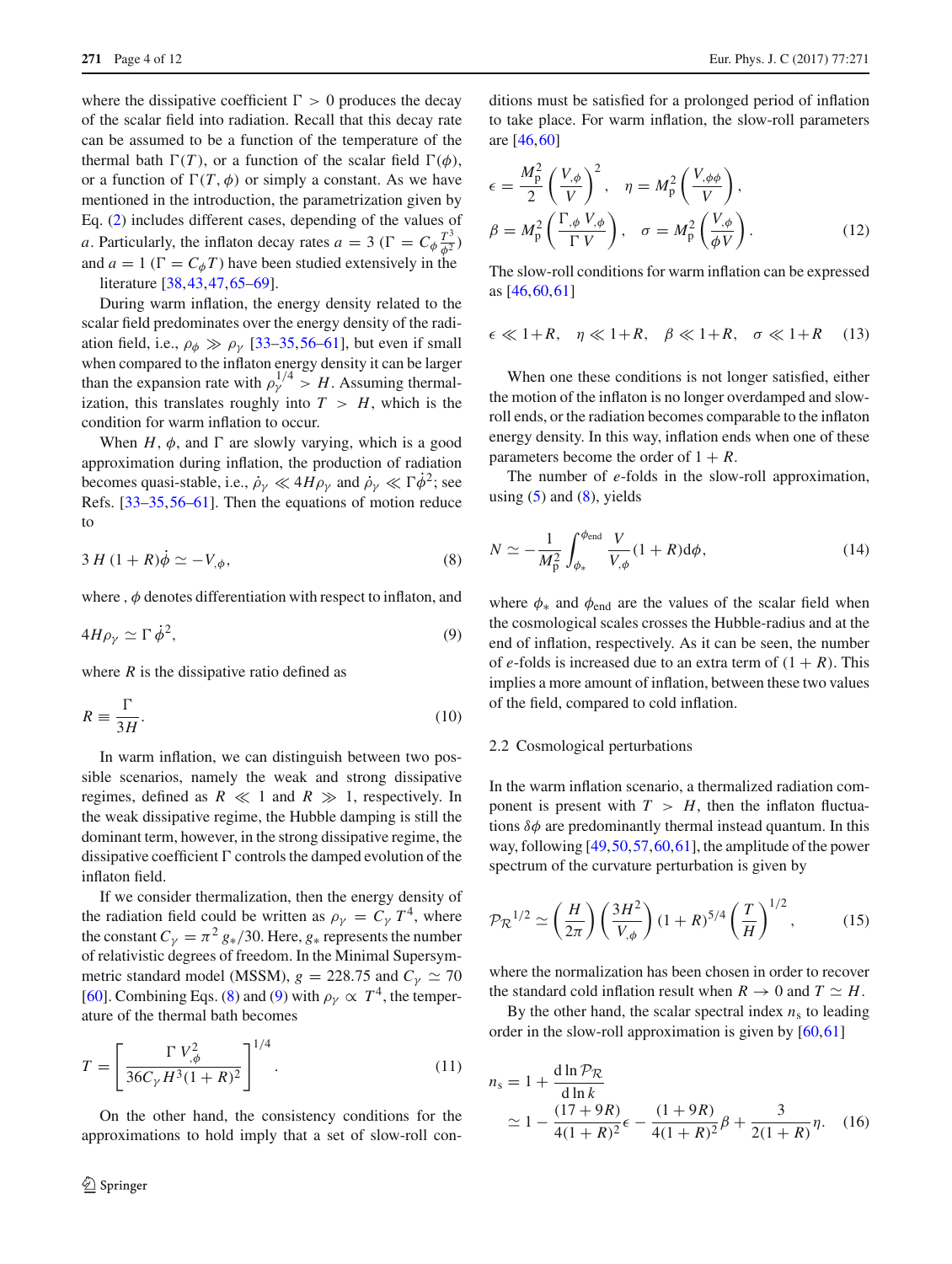We also introduce the running of the scalar spectral index, which represents the scale dependence of the spectral index, by  $n_{\text{run}} = \frac{dn_s}{d \ln k}$ . In particular, for the strong dissipative regime, this expressions is given by [\[60](#page-11-18),[61\]](#page-11-17)

<span id="page-4-5"></span>
$$
\frac{dn_s}{d \ln k} \simeq \frac{1}{R^2} \left( -\frac{9}{2} \beta^2 - \frac{27}{4} \epsilon^2 - \frac{9}{2} \epsilon \beta + \frac{15}{4} \eta \beta + 6 \epsilon \eta - \frac{3}{2} \zeta^2 + \frac{9}{2} \gamma \epsilon \right),\tag{17}
$$

where  $\zeta^2$  and  $\gamma$  are second-order slow-roll parameters defined by

$$
\zeta^2 \equiv M_p^4 \left( \frac{V_{,\phi} V_{,\phi \phi \phi}}{V^2} \right),\tag{18}
$$

and

$$
\gamma \equiv M_p^2 \left( \frac{\Gamma_{,\phi\phi}}{\Gamma} \right),\tag{19}
$$

respectively.

Regarding to tensor perturbations, these do not couple to the thermal background, so gravitational waves are only generated by quantum fluctuations, as in standard inflation [\[62](#page-11-13),[63\]](#page-11-20). However, the tensor-to-scalar ratio*r* is modified with respect to standard cold inflation, yielding [\[49](#page-11-3),[50\]](#page-11-4)

$$
r \simeq \left(\frac{H}{T}\right) \frac{16\epsilon}{(1+R)^{5/2}}.\tag{20}
$$

We can see that warm inflation predicts a tensor-to-scalar ratio suppressed by a factor  $(T/H)(1+R)^{5/2} > 1$  compared with standard cold inflation.

When a specific form of the scalar potential and the dissipative coefficient  $\Gamma$  are considered, it is possible to study the background evolution under the slow-roll regime and the primordial perturbations in order to test the viability of warm inflation. In the following we will study how an inflaton decay rate with a generic power-law dependence with the scalar field  $\phi$  and the temperature of the thermal bath *T* influences the inflationary dynamics for the power-law plateau potential. We will restrict ourselves to the strong dissipation regime.

# <span id="page-4-0"></span>**3 Dynamics of warm power-law plateau inflation in the strong dissipative regime**

# 3.1 Background evolution

Assuming that the inflationary dynamics takes place in the strong dissipative regime, i.e.,  $R \gg 1$  (or  $\Gamma \gg 3H$ ), by using Eqs.  $(2)$  and  $(11)$ , the temperature of the thermal bath as a function of the inflaton field is found to be

<span id="page-4-3"></span>
$$
T = \left[4\sqrt{3}C_{\phi}^{-1} \left(nq\alpha^{n}\right)^{2}\right]^{\frac{1}{4+a}} \left(V_{0}^{\frac{3}{2}}M_{p}^{a-2}\right)^{\frac{1}{4+a}}
$$

×  $\int$   $\phi$ *M*<sup>p</sup>  $\int_{0}^{\frac{3(nq-2)+2a}{2(4+a)}} \left(\alpha^n + \left(\frac{\phi}{M}\right)\right)$ *M*<sup>p</sup>  $\binom{n}{2}$ <sup>- $\frac{(4+3q)}{2(4+a)}$ </sup>  $(21)$ 

Replacing the last expression into Eq. [\(2\)](#page-1-0), both the inflaton decay rate and the ratio  $R = \Gamma/3H$  expressed in terms of the inflaton field becomes

<span id="page-4-1"></span>
$$
\Gamma = \left[ \left( \sqrt{3} (4C_{\gamma})^{-1} \left( n q \alpha^{n} \right)^{2} \right)^{a} C_{\phi}^{4} \right]^{\frac{1}{4+a}} \left( V_{0}^{\frac{3a}{2}} M_{\text{p}}^{4-5a} \right)^{\frac{1}{4+a}} \\ \times \left( \frac{\phi}{M_{\text{p}}} \right)^{\frac{8+3a(nq-4)}{2(4+a)}} \left( \alpha^{n} + \left( \frac{\phi}{M_{\text{p}}} \right)^{n} \right)^{-\frac{a(4+3q)}{2(4+a)}}, \quad (22)
$$

and

<span id="page-4-2"></span>
$$
R = \left[ \left( \sqrt{3} (4C_{\gamma})^{-1} \left( n q \alpha^{n} \right)^{2} \right)^{a} C_{\phi}^{4} \right]^{\frac{1}{4+a}} \left( \frac{M_{p}^{4}}{V_{0}} \right)^{\frac{2-a}{4+a}} \times \left( \frac{\phi}{M_{p}} \right)^{\frac{8+3a(nq-4)}{2(4+a)} - \frac{nq}{2}} \times \left( \alpha^{n} + \left( \frac{\phi}{M_{p}} \right)^{n} \right)^{-\frac{a(4+3q)}{2(4+a)} + \frac{nq}{2}}, \tag{23}
$$

respectively.

In this way, by combining Eqs.  $(1)$ ,  $(8)$ , and  $(22)$ , the inflaton field as a function of cosmic time may be obtained from the following expression:

$$
\[\sqrt{3}(4C_{\gamma})^{-a} (n\alpha^{n})^{-8} C_{\phi}^{4} q^{a-4}\]^{\frac{1}{4+a}} g_{0}^{-1}\n\times \left(V_{0}^{-\frac{1}{2}-\frac{6}{4+a}} M_{\text{p}}^{\frac{3(4-a)}{4+a}}\right) \left(\frac{\phi}{M_{\text{p}}}\right)^{n g_{0}} \left(\alpha^{n} + \left(\frac{\phi}{M_{\text{p}}}\right)^{n}\right)^{\frac{q(8-a)+16}{2(4+a)}}\n\times {}_{2}F_{1}\left[1, \frac{12-4a+8n}{n(4+a)}, 1+g_{0}, -\alpha^{-n}(\phi/M_{\text{p}})^{n}\right] = -t,\n\tag{24}
$$

where  $g_0 \equiv \frac{24-8nq-8a+anq}{2n(4+a)}$  and  $_2F_1$  denotes the hypergeometric function [\[64](#page-11-21)].

For this model the set of slow-roll parameters become

<span id="page-4-4"></span>
$$
\epsilon = \frac{(nq\alpha^n)^2}{2\left(\frac{\phi}{M_p}\right)^2 \left(\alpha^n + \left(\frac{\phi}{M_p}\right)^n\right)^2},\tag{25}
$$
\n
$$
\eta = \frac{nq\alpha^n}{\left(\frac{\phi}{M_p}\right)^2} \frac{\left[(nq-1)\alpha^n - (n+1)\left(\frac{\phi}{M_p}\right)^n\right]}{\left(\alpha^n + \left(\frac{\phi}{M_p}\right)^n\right)^2},\tag{26}
$$

$$
\beta = \frac{nq\alpha^n}{2(4+a)\left(\frac{\phi}{M_p}\right)^2}
$$

$$
\times \frac{\left[ (8+3a(nq-4))\alpha^n - 4(a(3+n)-2)\left(\frac{\phi}{M_p}\right)^n \right]}{\left(\alpha^n + \left(\frac{\phi}{M_p}\right)^n\right)^2},
$$
(27)

<sup>2</sup> Springer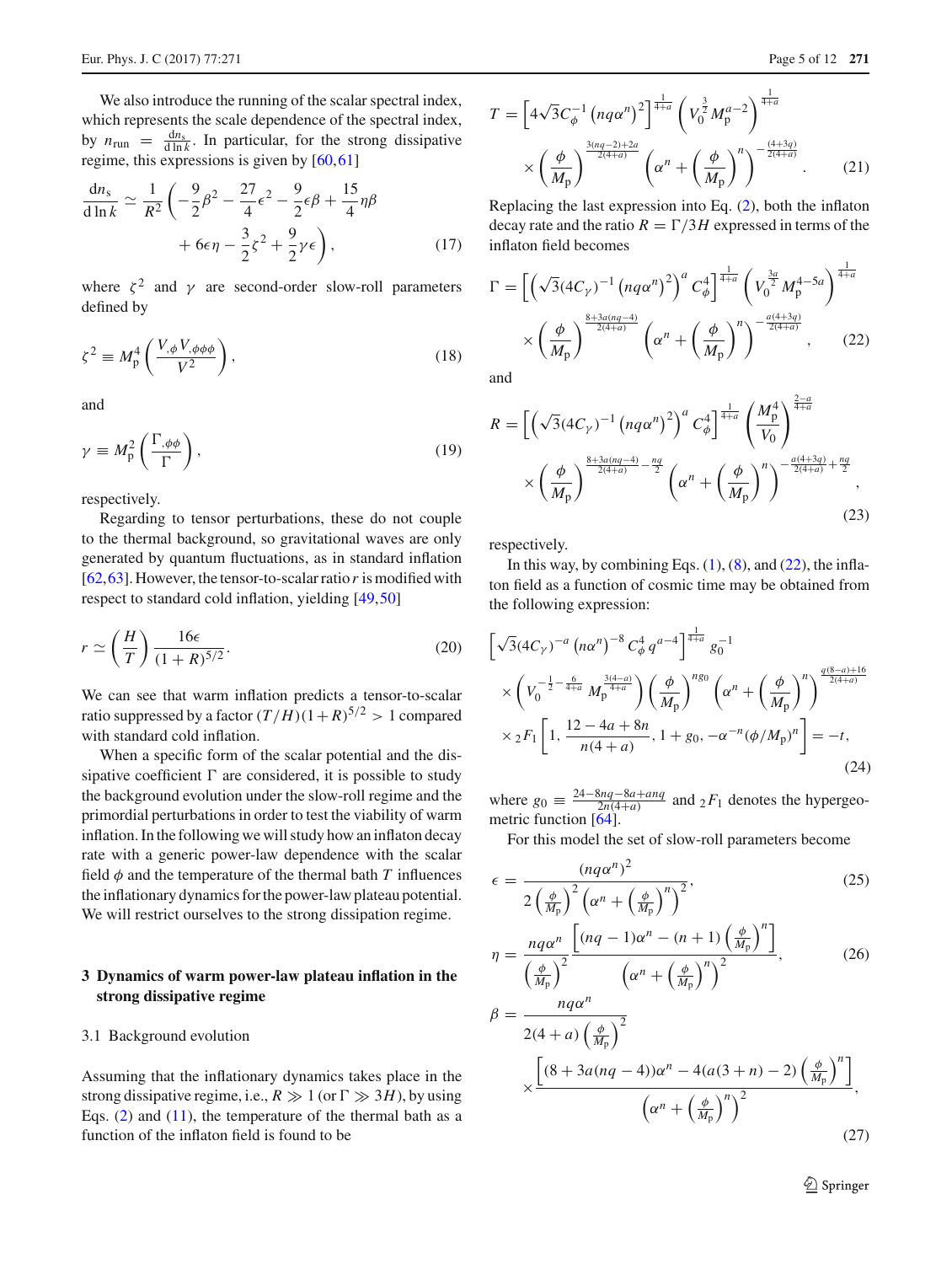$$
\sigma = \frac{nq\alpha^n}{\left(\frac{\phi}{M_p}\right)^2 \left(\alpha^n + \left(\frac{\phi}{M_p}\right)^n\right)}.
$$
\n(28)

For the strong dissipative regime, the slow-roll conditions [\(13\)](#page-3-3) become

$$
\epsilon \ll R, \ \eta \ll R, \ \beta \ll R, \ \sigma \ll R. \tag{29}
$$

As we mentioned in the previous section, inflation ends when one of these parameters become the order of *R*.

On the other hand, the number of inflationary *e*-folds between the values of the scalar field when a given perturbation scale leaves the Hubble-radius and at the end of inflation can be computed from Eqs.  $(1)$  and  $(23)$  into  $(14)$ , yielding

<span id="page-5-0"></span>
$$
N = g_1^{-1} \left[ \left( 9(4C_\gamma)^a \left( n\alpha^n \right)^8 \right)^{-1} C_\phi^4 q^{a-4} \right]_{\frac{4+a}{4+a}}^{\frac{1}{4+a}} \times \left( \frac{M_\text{p}^4}{V_0} \right)^{\frac{2-a}{4+a}} \left( \frac{\phi}{M_\text{p}} \right)^{n_{\text{S1}}} \left( \alpha^n + \left( \frac{\phi}{M_\text{p}} \right)^n \right)^{\frac{8+q(2-a)}{4+a}} \times {}_2F_1 \left[ 1, \frac{12-4a+8n}{n(4+a)}, 1+g_1, -\alpha^{-n} (\phi/M_\text{p})^n \right] \Big|_{\phi_{\text{end}}^{\phi_*},
$$
\n(30)

where  $g_1 \equiv \frac{nq(a-2)-4(a-3)}{n(4+a)}$ .

Since Eq. [\(30\)](#page-5-0) has a complicated dependence in the inflaton field, it is not possible to express  $\phi_*$  as a function of *N* analytically. Instead, for numerical purposes, from Eq. [\(1\)](#page-1-1) we may express the inflaton field as a function of the amplitude of the potential and evaluate this expression at the Hubbleradius crossing, obtaining

<span id="page-5-3"></span>
$$
\frac{\phi_*}{M_{\rm p}} = \left[ \frac{\alpha^n \left( \frac{V_*}{V_0} \right)^{\frac{1}{q}}}{1 - \left( \frac{V_*}{V_0} \right)^{\frac{1}{q}}} \right]^{\frac{1}{n}}.
$$
\n(31)

The last expression will be useful to evaluate the several inflationary observables and put the observational bounds on our model.

#### 3.2 Cosmological perturbations

Now, we shall study the cosmological perturbations for our model in the strong dissipative regime  $R = \Gamma/3H > 1$ . For this regime, the amplitude of the scalar power spectrum [\(32\)](#page-5-1) becomes

<span id="page-5-1"></span>
$$
\mathcal{P}_{\mathcal{R}}^{1/2} \simeq \left(\frac{H}{2\pi}\right) \left(\frac{3H^2}{V_{,\phi}}\right) \left(\frac{T}{H}\right)^{1/2} R^{5/4},\tag{32}
$$

then, by replacing Eqs.  $(1)$ ,  $(21)$ , and  $(23)$ , the power spectrum as a function of the inflaton field is found to be

$$
\mathcal{P}_{\mathcal{R}} = \frac{\left(2^7 C_{\gamma}^{5/2}\right)^{-1}}{\pi^2} \left[2^{18} \sqrt{3}^{-(13+a)} \left(C_{\gamma} C_{\phi}\right)^9 \left(nq\alpha^n\right)^{3(a-2)}\right]^{\frac{1}{4+a}}}{\times \left(\frac{M_{\rm p}^4}{V_0}\right)^{\frac{3(1-2a)}{2(a+a)}} \left(\frac{\phi}{M_{\rm p}}\right)^{\frac{6(5-a)-3nq(1-2a)}{2(4+a)}}}
$$

$$
\times \left(\alpha^n + \left(\frac{\phi}{M_{\rm p}}\right)^n\right)^{\frac{3[2(2-a)+q(1-2a)]}{2(4+a)}}.
$$
(33)

By considering the strong dissipative regime, the expression for the scalar spectral index becomes

$$
n_{\rm s} \simeq 1 + \frac{1}{R} \left( -9\epsilon - 9\beta + 6\eta \right),\tag{34}
$$

in this way, by replacing Eqs.  $(23)$  and  $(25)$ – $(27)$ , the inflaton field dependence of the scalar spectral index is given by

<span id="page-5-2"></span>
$$
n_{s} = \frac{1}{4+a} \left[ 2^{a-4} 3^{6+a} C_{\gamma}^{a} C_{\phi}^{-4} \left( n q \alpha^{n} \right)^{4-a} \right]^{\frac{1}{4+a}}
$$
  
\n
$$
\times \left( \frac{\phi}{M_{p}} \right)^{\frac{4(a-3)-nq(a-2)}{4+a}} \left( \alpha^{n} + \left( \frac{\phi}{M_{p}} \right)^{n} \right)^{\frac{-8+q(a-2)}{4+a}}
$$
  
\n
$$
\times \left( \frac{M_{p}^{4}}{V_{0}} \right)^{\frac{a-2}{4+a}} \left[ (2(4a-5) + nq(1-2a)) \alpha^{n} + 2(4a-5+n(a-2)) \left( \frac{\phi}{M_{p}} \right)^{n} \right] + 1. \tag{35}
$$

Regarding the running of the scalar spectral index, the second-order slow-roll parameters  $\zeta^2$  and  $\gamma$  for this model become

$$
\zeta^2 = \frac{(nq\alpha^n)^2}{\left(\frac{\phi}{M_{\rm p}}\right)^4 \left(\alpha^n + \left(\frac{\phi}{M_{\rm p}}\right)^n\right)^4}
$$
  
 
$$
\times \left[ \left(2 - 3nq + n^2q^2\right)\alpha^{2n} - (1+n)(n-4+3nq)\alpha^n \right]
$$
  
 
$$
\times \left(\frac{\phi}{M_{\rm p}}\right) + \left(2 + 3n + n^2\right)\left(\frac{\phi}{M_{\rm p}}\right)^{2n} \Big],
$$
 (36)

and

$$
\gamma = \frac{a}{4(4+a)^2 \left(\frac{\phi}{M_p}\right)^2 \left(\alpha^n + \left(\frac{\phi}{M_p}\right)^n\right)^2}
$$
  
 
$$
\times \left[ (3nq - 14)(8 + 3a(nq - 4))\alpha^{2n} - 2\left(a\left(-168 + 13n(3q - 4) + n^2(4 + 15q)\right)\right) \right.
$$
  
 
$$
\times \alpha^n \left(\frac{\phi}{M_p}\right)^n + 4\left(28 + n(4 - 3q) + n^2(4 + 3q)\right)
$$
  
 
$$
+ 8(7 + 2n)(a(n + 3) - 2)\left(\frac{\phi}{M_p}\right)^{2n} \Big],
$$
 (37)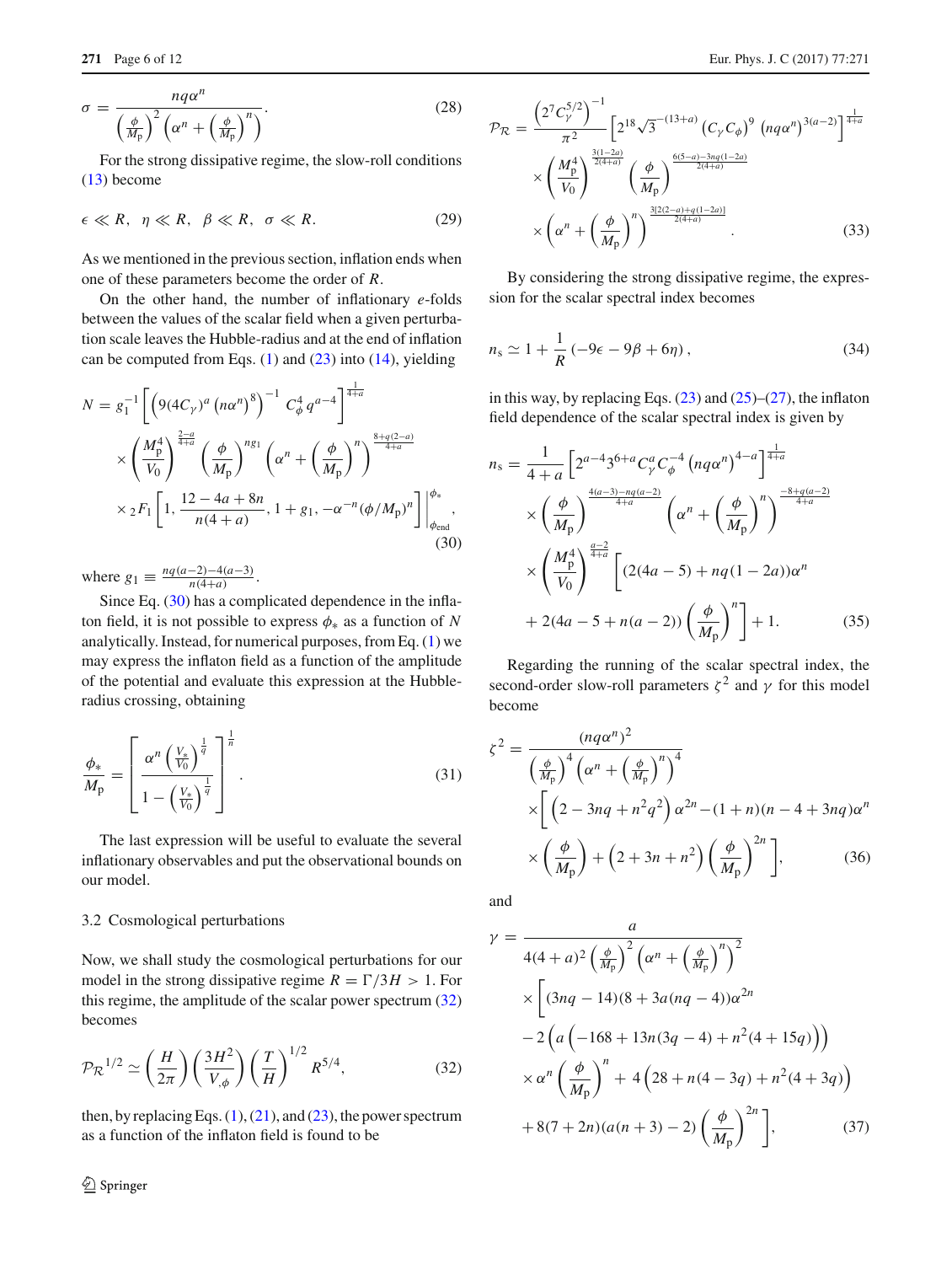respectively. Then, by replacing last expressions together with Eqs.  $(25)-(27)$  $(25)-(27)$  $(25)-(27)$  into  $(17)$ , the running of the spectral index is completely determined (not shown).

Regarding the tensor perturbations, the tensor-to-scalar ratio for the strong regime becomes

$$
r \simeq \left(\frac{H}{T}\right) \frac{16\epsilon}{R^{5/2}}.\tag{38}
$$

The inflaton field dependence of the tensor-to-scalar ratio is determined by replacing Eqs.  $(1)$ ,  $(11)$ , and  $(25)$  into  $(38)$ , yielding

<span id="page-6-1"></span>
$$
r = 2^{8} C_{\gamma}^{5/2} \left[ 2^{-18} \sqrt{3}^{5-a} \left( C_{\gamma} C_{\phi} \right)^{-9} \left( n q \alpha^{n} \right)^{3n(2-a)} \right]^{\frac{1}{4+a}}
$$
  
\$\times \left( \frac{M\_{\rm p}^{4}}{V\_{0}} \right)^{\frac{4a-11}{2(4+a)}} \left( \frac{\phi}{M\_{\rm p}} \right)^{\frac{-30+11nq-4a(nq-6)}{2(4+a)}}\n  
\$\times \left( \alpha^{n} + \left( \frac{\phi}{M\_{\rm p}} \right)^{n} \right)^{\frac{6(a-2)+q(4a-11)}{2(4+a)}} \n  
\$\tag{39}\$

In order to find observational constraints on our model, we will study the particular case  $n = 2$  and  $q = 1$ , which corresponds to the best choice of model in the power-law plateau inflation in Ref. [\[32\]](#page-10-15). In addition, we consider  $\alpha$  and  $V_0$ , from the potential  $(1)$ , and  $C_{\phi}$ , from the generalized inflaton decay ratio [\(2\)](#page-1-0), as free parameters characterizing the model.

#### 3.3 Special case  $n = 2$  and  $q = 1$

To compare the predictions of power-law plateau inflation in the cold and warm scenarios, we will restrict ourselves to the case  $n = 2$  and  $q = 1$ , corresponding to the best choice of model in Ref. [\[32](#page-10-15)]. Moreover, for the generic parametrization of the inflaton decay rate  $(2)$ , we consider the cases  $a = 3, 1, 0$ , and  $-1$ , which correspond to several dissipative ratios studied in the literature, but we consider  $\alpha$ ,  $V_0$  and  $C_{\phi}$  to be free parameters. To put observational constraints on the parameters characterizing our model, we consider the essential condition for warm inflation,  $T > H$ , the condition for which the model evolves according to the strong regime,  $R \gg 1$ , and finally the two-dimensional marginalized joint confidence contours for  $n_s$  and  $r$ , at the 68 and 95% CL and the amplitude of the scalar power spectrum by Planck 2015 data [\[21\]](#page-10-5). In addition, we will try to ascertain whether the predictions for the running of the scalar spectral index  $dn_s/d \ln k$  are consistent with the current bounds imposed by Planck.

*3.3.1 a* = 3

In first place, for the special case  $a = 3$ , i.e., for  $\Gamma \propto T^3/\phi^2$ , the scalar spectral index  $(35)$  becomes

<span id="page-6-0"></span>
$$
n_{\rm s} = 1 + \frac{\left(3^9 C_p^3 C_\phi^{-4}\right)^{\frac{1}{7}}}{7} \left(\frac{M_p^4}{V_0}\right)^{\frac{2}{7}} \left(\frac{\phi}{M_p}\right)^{-\frac{2}{7}}
$$

$$
\times \frac{\left(4\alpha^2 + 18\left(\frac{\phi}{M_p}\right)^2\right)}{\left(\alpha^2 + \left(\frac{\phi}{M_p}\right)^2\right)}.
$$
(40)

From last expression we see that  $n<sub>s</sub>$  is always greater than 1. Based on current observational data, for  $\Lambda$ CDM  $+r + d n_s/d \ln k$ , the spectral index is measured to be  $n_s =$  $0.9667\pm$  (68% CL, Planck TT + LowP). Hence, the inflaton decay ratio corresponding to  $a = 3$  is not suitable to describe a strong dissipative warm inflation scenario consistent with current observations. It is interesting that, for other inflaton potentials, the inflaton decay ratio  $a = 3$  describes a consistent warm inflationary dynamics (see Refs. [\[43](#page-11-14)[,47](#page-11-8)[,65](#page-11-15)[–69](#page-11-16)]).

# 3.3.2  $a \neq 3$

Figure [1](#page-7-0) shows the ratio  $\Gamma/3H$  and the tensor-to-scalar ratio *r* as functions of the scalar spectral index  $n_s$  for the case  $a = 1$ , i.e.,  $\Gamma(\phi, T) = C_{\phi}T$ . To obtain the values to perform the plots, we have used three different values for  $C_{\phi}$  parameter, fixed the values  $C_{\gamma} = 70$  and  $M_{\text{p}} = 1$ . For each value of  $C_{\phi}$ , we solve numerically the Eqs. [\(32\)](#page-5-1) and [\(35\)](#page-5-2) (after evaluating both equations at  $\phi_*$  given by Eq. [\(31\)](#page-5-3), which is a function of *V*<sup>\*</sup>) for  $\alpha$  and *V*<sub>0</sub>, considering the observational values  $\mathcal{P}_R \simeq$  $2 \times 10^{-9}$ ,  $n_s \simeq 0.9667$  [\[21\]](#page-10-5) and fixing  $V_* = 10^{-12}$ . In this way, for  $C_{\phi} = 4.39 \times 10^{-2}$ , we obtain the values  $\alpha = 0.25$ and  $V_0 = 1.03 \times 10^{-12}$ , whereas for  $C_\phi = 9.45 \times 10^{-2}$ , the solution is given by  $\alpha = 0.45$  and  $V_0 = 1.09 \times 10^{-12}$ . Finally, for  $C_{\phi} = 1.53 \times 10^{-1}$ , we found that  $\alpha = 0.65$  and  $V_0 = 1.19 \times 10^{-12}$ . In this way, the  $R(n_s)$  and  $r(n_s)$  curves of Fig. [1](#page-7-0) may be generated by plotting Eqs. [\(23\)](#page-4-2), [\(35\)](#page-5-2), and [\(39\)](#page-6-1) parametrically (after being evaluated at  $\phi_*$  given by Eq.  $(31)$ ) with respect to  $V_*$ .

From the left panel, we observe that, for  $C_{\phi} \geq 4.39 \times$  $10^{-2}$ , the model evolves according to the strong regime,  $R > 1$ . On the other hand, we find numerically that, for  $C_{\phi} \geq 4.39 \times 10^{-2}$ , the ratio  $\frac{T}{H}$  becomes  $\frac{T}{H} \gtrsim 79$  when  $n_s \simeq 0.9667$  (plot not shown). Hence, for  $C_{\phi} \geq 4.39 \times 10^{-2}$ the essential condition for warm inflation,  $\frac{T}{H} > 1$ , is always satisfied. Then the condition for which the model evolves in agreement with the strong regime gives us a lower limit on  $C_{\phi}$ . However, the essential condition for warm inflation does not impose any constraint on  $C_{\phi}$ . On the other hand, right panel of Fig. [1](#page-7-0) shows the trajectories in the  $n_s-r$  plane along with the two-dimensional marginalized constraints at 68 % and 95% C.L. on the parameters *r* and *n*s, by Planck 2015 data [\[21\]](#page-10-5). Here, we observe that, for  $C_{\phi} \geq 4.39 \times 10^{-2}$ , the tensor-to-scalar ratio predicted by this model is always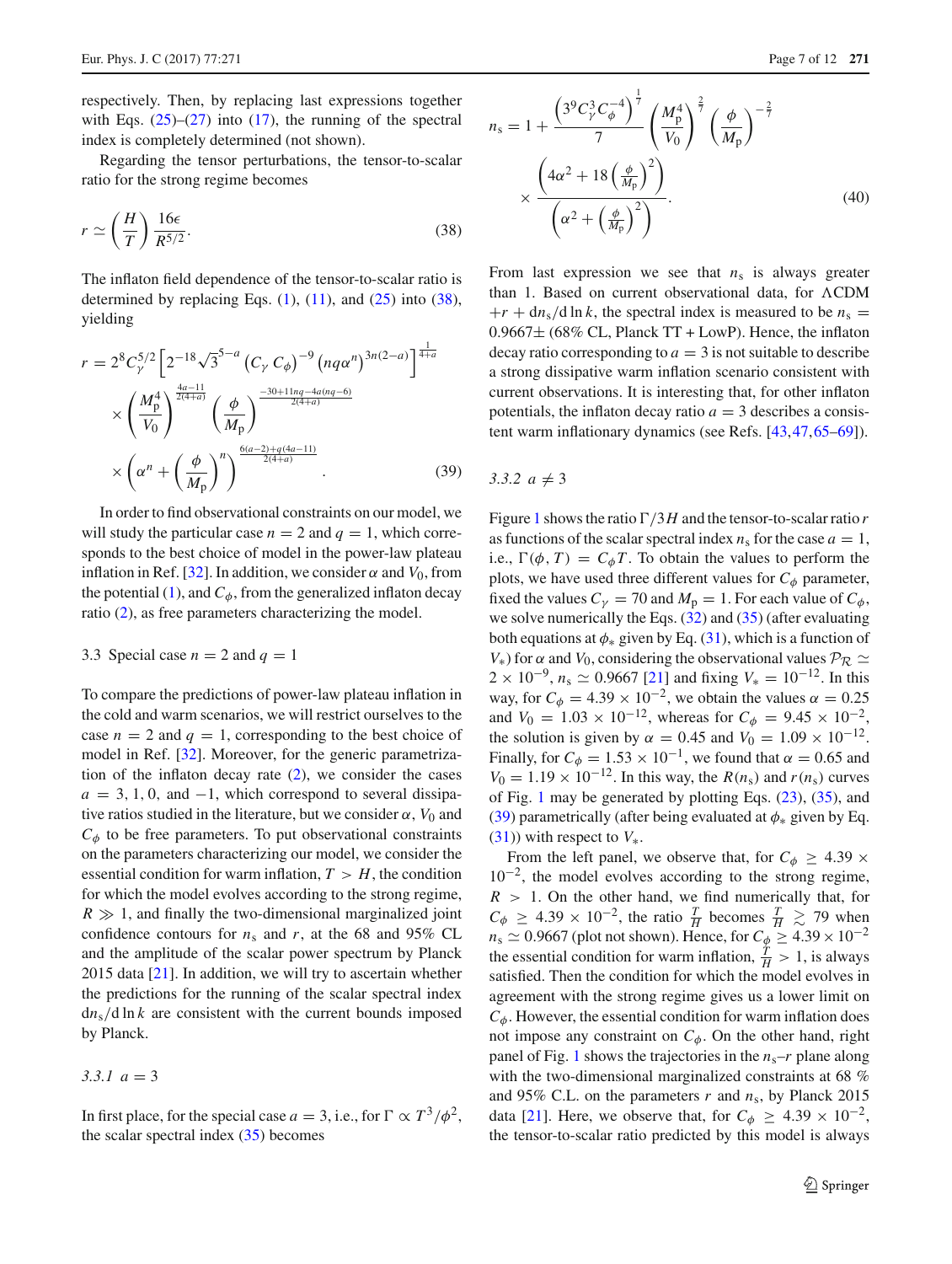

<span id="page-7-0"></span>**Fig. 1** Plots of  $R = \Gamma/3H$  as a function of the scalar spectral index  $n<sub>s</sub>$  (*left*) and the tensor-to-scalar *r* as a function of the scalar spectral index *n*<sup>s</sup> (*right*). For both plots, we have considered three different values of the parameter  $C_{\phi}$  for the case  $a = 1$ , i.e.,  $\Gamma \propto T$ , assuming the model evolves according to the strong dissipative regime. In *both pan-*



<span id="page-7-1"></span>**Fig. 2** Plots of the running of the scalar spectral index  $dn_s/d \ln k$  as a function of the scalar spectral index *n*s. For this plot, we have considered three different values of the parameter  $C_{\phi}$  for the case  $a = 1$ , i.e.,  $\Gamma \propto T$ , assuming the model evolves according to the strong dissipative regime. The *dotted*, *dashed*, and *solid lines* correspond to the pairs of values  $(\alpha = 0.25, V_0 = 1.03 \times 10^{-12})$ ,  $(\alpha = 0.45, V_0 = 1.09 \times 10^{-12})$ , and  $(\alpha = 0.65, V_0 = 1.19 \times 10^{-12})$ , respectively. Additionally, we have fixed the values  $C_{\gamma} = 70$  and  $M_{\text{p}} = 1$ 

consistent with the observational bound found by Planck, given by  $r \leq 0.168$  (95% CL, Planck TT + LowP). In order to determine the prediction of this model regarding the running of the spectral index, Fig. [2](#page-7-1) shows the trajectories in the  $n_s$ -d $n_s$ /d ln *k* plane. Again we note that for  $C_{\phi} \gtrsim 4.39 \times 10^{-2}$  the running of the spectral index predicted by the model is consistent with the bound found by Planck, given by  $dn_s/d \ln k = -0.0126_{-0.0087}^{+0.0098}$  (68% CL, Planck TT + LowP). After the previous analysis, we only were able to find a lower limit on  $C_{\phi}$  as well as for  $\alpha$  and  $V_0$ , given by  $C_{\phi} = 4.39 \times 10^{-2}$ ,  $\alpha = 0.25$  and  $V_0 = 1.03 \times 10^{-12}$ .



*els*, the *dotted*, *dashed*, and *solid lines* correspond to the pairs of values  $(\alpha = 0.25, V_0 = 1.03 \times 10^{-12})$ ,  $(\alpha = 0.45, V_0 = 1.09 \times 10^{-12})$ , and  $(\alpha = 0.65, V_0 = 1.19 \times 10^{-12})$ , respectively. In these plots, we have fixed the values  $C_{\gamma} = 70$  and  $M_{\text{p}} = 1$ 

The same analysis can be done for the case  $a = 0$ , for which  $\Gamma \propto \phi$ . Figure [3](#page-8-0) shows the ratio  $\Gamma/3H$  and the tensorto-scalar ratio *r* as functions of the scalar spectral index. To obtain the values to perform the plots, we have used three different values for  $C_{\phi}$  and followed the same procedure as the case  $a = 1$ , solving numerically Eqs. [\(32\)](#page-5-1) and [\(35\)](#page-5-2) (after evaluating both equations at  $\phi_*$  given by Eq. [\(31\)](#page-5-3)) for  $\alpha$  and *V*<sub>0</sub>, considering  $\mathcal{P}_R \simeq 2 \times 10^{-9}$ ,  $n_s \simeq 0.9667$  [\[21](#page-10-5)], and fixing  $V_* = 10^{-12}$ . In this way, for  $C_{\phi} = 7.49 \times 10^{-7}$ , we obtain the values  $\alpha = 0.4$  and  $V_0 = 1.02 \times 10^{-12}$ , whereas for  $C_{\phi} = 9.67 \times 10^{-7}$ , the solution is given by  $\alpha = 0.8$  and  $V_0 = 1.06 \times 10^{-12}$ . Finally, for  $C_\phi = 1.14 \times 10^{-6}$ , we found that  $\alpha = 1.2$  and  $V_0 = 1.11 \times 10^{-12}$ . In this way, the  $R(n_s)$ and  $r(n_s)$  curves of Fig. [1](#page-7-0) may be generated by plotting Eqs. [\(23\)](#page-4-2), [\(35\)](#page-5-2), and [\(39\)](#page-6-1) parametrically with respect to  $V_*$ .

From the left panel of Fig. [3,](#page-8-0) the condition for the model evolves according to strong regime is satisfied for  $C_{\phi} \geq 7.49 \times 10^{-7}$ , which gives us a lower limit for  $C_{\phi}$ . Additionally, for  $C_{\phi} \geq 7.49 \times 10^{-7}$  the condition for warm inflation,  $\frac{T}{H} > 1$ , is always satisfied. In particular, for  $C_{\phi}$  = 7.49 × 10<sup>-7</sup>, the ratio  $\frac{T}{H}$  becomes  $\frac{T}{H} \approx 55$ when  $n_s \simeq 0.9667$ . Then, just like the case  $a = 1$ , for  $a = 0$  the essential condition for warm inflation does not impose any constraint on  $C_{\phi}$ . Moreover, from the right panel, for  $C_{\phi} \geq 7.49 \times 10^{-7}$ , the tensor-to-scalar ratio becomes *r* ∼ 10<sup>-5</sup>, but this value is still supported by the last data of Planck. For completeness, the running of the scalar spectral index becomes  $dn_s/d \ln k \simeq -0.001$  at  $n_s \simeq 0.9667$  (plot not shown). Then, for the case  $a = 1$ , the previous analysis gives us only a lower limit for  $C_{\phi}$  as well as for  $\alpha$  and  $V_0$ , given by  $C_{\phi} = 7.49 \times 10^{-7}$ ,  $\alpha = 0.4$ , and  $V_0 = 1.02 \times 10^{-12}$ , respectively. Despite this result, it is interesting to mention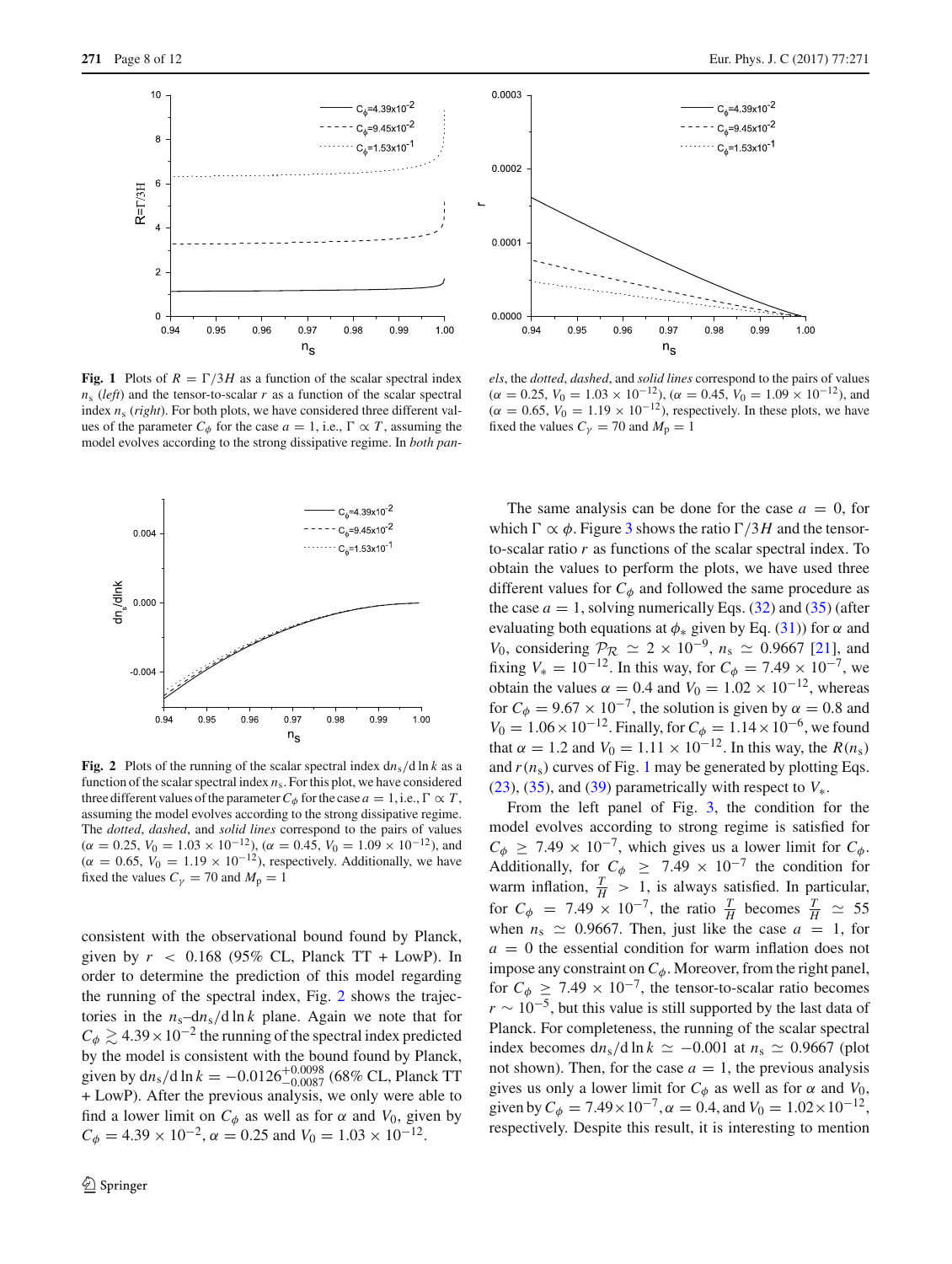

<span id="page-8-0"></span>**Fig. 3** Plots of  $R = \Gamma/3H$  as a function of the scalar spectral index  $n<sub>s</sub>$  (*left*) and the tensor-to-scalar *r* as function of the scalar spectral index *n*<sup>s</sup> (*right*). For both plots we have considered three different values of the parameter  $C_{\phi}$  for the case  $a = 0$ , i.e.,  $\Gamma \propto \phi$ , assuming the model evolves according to the strong dissipative regime. In *both pan-*



<span id="page-8-1"></span>**Fig. 4** Plots of the ratios  $R = \Gamma/3H$  (*left*) and  $T/H$  (*right*), both as functions of the scalar spectral index *n*<sup>s</sup> (*right*). For both plots we have considered three different values of the parameter  $C_{\phi}$  for the case  $a = -1$ , i.e.,  $\Gamma \propto \phi^2 / T$ , assuming the model evolves according to the strong dissipative regime. In *both panels*, the *dotted*, *dashed*, and *solid*



*els*, the *dotted*, *dashed*, and *solid lines* correspond to the pairs of values  $(\alpha = 0.4, V_0 = 1.02 \times 10^{-12})$ ,  $(\alpha = 0.8 \text{ and } V_0 = 1.06 \times 10^{-12})$ , and  $(\alpha = 1.2, V_0 = 1.11 \times 10^{-12})$ , respectively. In these plots we have fixed the values  $C_V = 70$  and  $M_p = 1$ 



*lines* correspond to the pairs of values ( $\alpha = 1.5$ ,  $V_0 = 1.07 \times 10^{-12}$ ),  $(\alpha = 1.95 \text{ and } V_0 = 1.09 \times 10^{-12})$ , and  $(\alpha = 2.4, V_0 = 1.13 \times 10^{-12})$ , respectively. In these plots we have fixed the values  $C<sub>\gamma</sub> = 70$  and  $M_{\rm p}=1$ 

that, for this power-law plateau potential, the inflaton decay ratio  $\Gamma \propto \phi$  describes a strong dissipative warm inflation scenario compatible with current observations. In previous works [\[65](#page-11-15)[–69](#page-11-16)] it was found that the decay rate  $\Gamma \propto \phi$  is not able to describe a consistent strong dissipate dynamics, since the predicted scalar spectral index is always greater than unity.

Following the same procedure as in the previous cases, for  $a = -1$  we considered three different values for  $C_{\phi}$ . For  $C_{\phi} = 2.01 \times 10^{-12}$ , we obtain the values  $\alpha = 1.5$  and  $V_0 = 1.07 \times 10^{-12}$ , whereas for  $C_\phi = 2.28 \times 10^{-12}$ , the solution is given by  $\alpha = 1.95$  and  $V_0 = 1.09 \times 10^{-12}$ .

Finally, for  $C_{\phi} = 2.53 \times 10^{-12}$ , we found that  $\alpha = 2.4$  and  $V_0 = 1.13 \times 10^{-12}$ . Figure [4](#page-8-1) shows the plots of the ratios  $R = \Gamma/3H$  and  $T/H$  as functions of the scalar spectral index *n*<sub>s</sub>. From the left panel, we see that for  $C_\phi \geq 2.01 \times 10^{-12}$  the model takes place in the strong dissipative regime of warm inflation. Moreover, from the right panel, we observe that the essential condition for warm inflation  $\frac{T}{H} > 1$  is always guaranteed. In particular, for  $C_{\phi} = 2.01 \times 10^{-12}$ , this ratio takes the value  $\frac{T}{H} \simeq 60$  when  $n_s \simeq 0.9667$ . Again, the  $\frac{T}{H}$  plot does not impose any constraint on  $C_{\phi}$ . Regarding the predictions of this case in the  $r-n_s$  plane, for  $C_\phi = 2.01 \times 10^{-12}$ , the tensor-to-scalar ratio becomes  $r \sim 10^{-5}$ , but this value is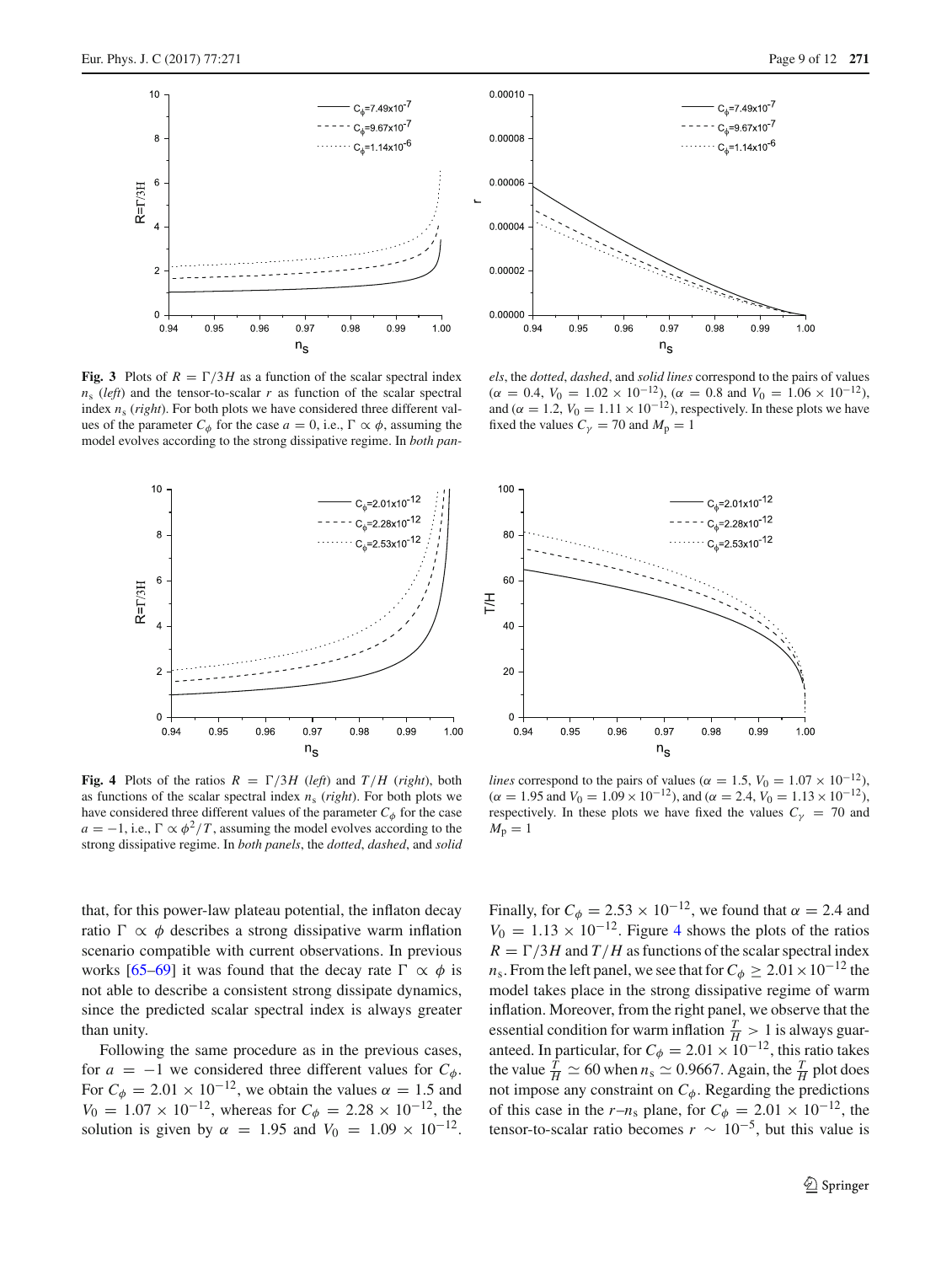still supported by the last data of Planck by considering the two-dimensional marginalized joint confidence contours for  $(n_s, r)$ , at the 68 and 95% C.L. (plot not shown). Finally, the predictions for the running of the spectral index are similar to previous ones, yielding  $dn_s/d \ln k \simeq -0.001$  at  $n_s \simeq 0.9667$ for all the values considered for  $C_{\phi}$  (plot not shown). The result of this analysis yields only a lower limit for  $C_{\phi}$  as well as for  $\alpha$  and *V*<sub>0</sub>, given by  $C_{\phi} = 2.01 \times 10^{-12}$ ,  $\alpha = 1.5$ , and  $V_0 = 1.07 \times 10^{-12}$ , respectively. Just like the case  $a = 0$ , the case  $a = -1$  has an interesting feature, because yields a strong dissipative dynamics compatible with observations, since that in previous works [\[52](#page-11-6)[,53](#page-11-7)[,65](#page-11-15)[–69](#page-11-16)], the inflaton decay rate  $\Gamma \propto \frac{\phi^2}{T}$  is not able to describe a consistent strong dissipative dynamics.

# 3.4 Discussion

From the analysis carried out in Ref. [\[32\]](#page-10-15), and provided that the model be distinguishable from monomial inflation, i.e.,  $\phi > \alpha M_{\rm p}$ , the authors found that the best model choice in the power-law plateau inflation family correspond to the values  $n = 2$  and  $q = 1$ . In a first approach and ensuring a sub-Planckian excursion for the inflaton through the potential, the maximum value allowed for  $\alpha$  was found to be  $\alpha = 0.04$ , and the values for the scalar spectral index and the tensor-to-scalar ratio at the Hubble-radius crossing correspond to  $n_s = 0.97$  and  $r = 0.000157$ . For our warm power-plateau model, in order to produce a strong dissipative dynamics, for each value of *a*, all the values obtained for  $\alpha$  are greater than 0.04, implying a trans-Planckian excursion of the inflaton field, but ensuring that  $\phi > \alpha M_p$ . On the other hand, the predictions for the scalar spectral index are very similar for the cold and warm power-law plateau inflation models. Regarding the tensor-to-scalar ratio, in the warm inflation scenario, this quantity is suppressed by a factor  $(T/H)R^{5/2} > 1$  compared with standard cold inflation. In particular, for  $a = 1$ , the tensor-to-scalar ratio is almost the same order compared to cold power-law plateau inflation. However, for  $a = 0$  and  $a = -1$ , the tensor-to-scalar ratio becomes smaller than for cold power-law plateau inflation.

In a second approach adopted in Ref. [\[32](#page-10-15)], the authors considered a trans-Planckian excursion of the inflaton field, obtaining values for  $\alpha$  going from  $\alpha = 1$  up to  $\alpha = 5$ , and the tensor-to-scalar ratio and the running of the scalar spectral index taking values from  $r = 0.004106$  up to  $r = 0.024412$ , and from  $\frac{dn_s}{d \ln k}$  = -0.00057 up to  $\frac{dn_s}{d \ln k}$  = -0.00051, respectively. This implies that, for any value of *a*, the tensorto-scalar ratio for our warm power-law plateau inflation is always lower than the predicted by the cold scenario. On the other hand, the values predicted for the scalar spectral index in the cold and warm scenarios are very similar. In addition, it is interesting to mention that the running of the scalar spectral index  $\frac{dn_s}{d \ln k}$  predicted by our warm power-law plateau model is almost two orders of magnitude greater than the predicted by the cold scenario.

After the analysis performed previously for each value of *a*, we only found a lower limit on  $C_{\phi}$  as well as for  $\alpha$  and  $V_0$ , which means that we have a larger range of parameter values to enter in accordance with the Planck results and consistent with a strong dissipative dynamics. This degeneracy could be broken combining these results with the constraints on the inflationary observables related with non-Gaussianities, particularly the  $f_{NL}$  parameter, since in warm inflation scenario these have different features when comparing with cold inflation [\[36](#page-10-18)]. Despite this issue, the predictions of warm powerlaw plateau inflation are comparable to those of power-law plateau cold inflation, however, the difference between both scenarios is a way to address the problem of reheating in cold power-law plateau inflation is provided by the warm inflation scenario.

# <span id="page-9-0"></span>**4 Conclusions**

In the present work, we have studied the consequences of considering a new family of single-field inflation models, called power-law plateau inflation, in the warm inflation scenario. As far we know, this is the first work in studying the dynamics of warm inflation by using the power-law plateau potential. In order to describe the dissipative effects during the inflationary expansion, we considered a generalized expression for the inflaton decay ratio given by  $\Gamma(\phi, T) = C_{\phi} \frac{T^a}{\phi^{a-1}}$ , where  $a = 3, 1, 0, -1$ , denotes several inflaton decay ratios studied in the literature. We restricted ourselves only to the study of the strong dissipative regime,  $R \gg 1$ . For this dissipative regime, under the slow-roll approximation, we have studied the background as well as the perturbative dynamics. In particular, we have found the expressions for the scalar power spectrum, scalar spectral index and its running as well as the tensor-to-scalar ratio. Contrary to the standard cold inflation, in the warm inflation scenario it is not sufficient to consider only the constraints on the  $r - n_s$  plane, but we also have to consider the essential condition for warm inflation  $T > H$  and the conditions for the model evolves under strong dissipative regime  $R \gg 1$ . For completeness, we study the predictions of our model regarding the running of the scalar spectral index, through the  $n_s$ –d $n_s$ /d ln *k* plane.

To compare the predictions of power-law plateau inflation in the cold and warm scenarios, we restricted ourselves to the case  $n = 2$  and  $q = 1$ , corresponding to the best choice of model in Ref. [\[32](#page-10-15)]. For this particular case, the inflaton decay  $a = 3$ , i.e.  $\Gamma \propto \frac{T^3}{\phi^2}$ , fails in describe a strong dissipative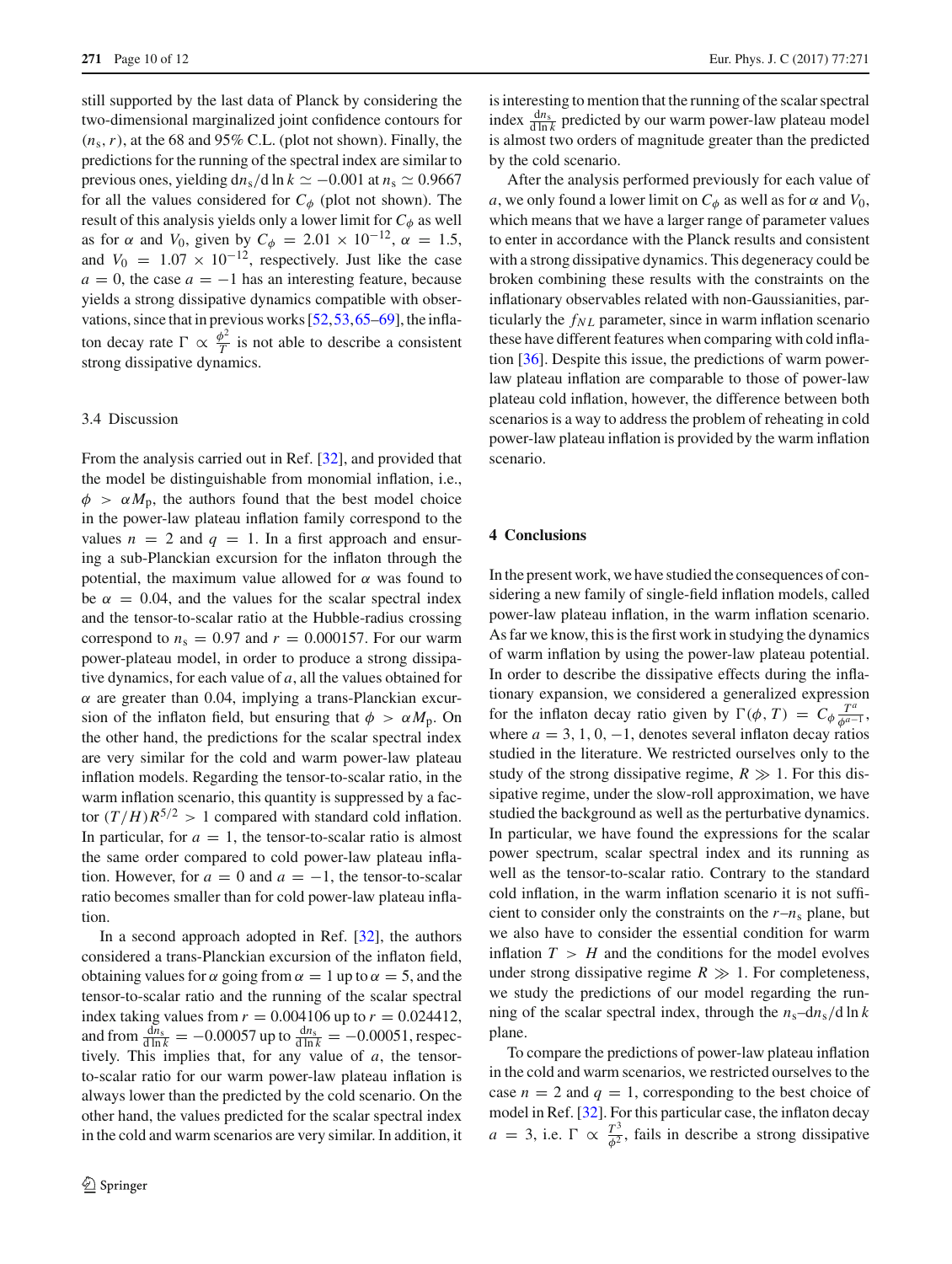dynamics consistent with current data, since the predicted value for the scalar spectral index is always greater than unity. We recall that, for the more representative potentials studied in the literature, the inflaton decay rate  $a = 3$  describes a warm inflationary dynamics consistent with current data. Regarding the predictions in the  $n_s - r$  and  $n_s$ –d $n_s$ /d ln *k* planes, for  $a = 1$ , the tensor-to-scalar ratio and the running of the spectral index becomes  $r \simeq 10^{-4}$  and  $\frac{dn_s}{d \ln k} \simeq 0.002$ , respectively, whereas for both the cases  $a = 0$  and  $a =$  $-1$ , these inflationary observables become  $r \simeq 10^{-5}$  and  $\frac{dn_s}{d \ln k} \simeq 0.001$ , being consistent with current bounds imposed by Planck for  $\Lambda$ CDM +*r* + d*n*<sub>s</sub>/d ln *k*. It is interesting to mention that, for other kinds of potentials already studied in the warm inflaton scenarios, the decay ratios  $a = 0$  and  $a = -1$  predicted a scalar spectral index always greater than unity. On the other hand, for any value of *m*, the condition for the model evolves according to the strong dissipative regime sets the lower limit for the disipative parameter  $C_{\phi}$  as well for  $\alpha$  and  $V_0$ . However, the essential condition for warm inflation to occur,  $T > H$  neither the Planck data, by considering the two-dimensional marginalized constraints at 68% and 95% C.L. on the parameters *r* and *n*s, do not impose any constraints on the model for this dissipative regime, obtaining a lower limit on  $C_{\phi}$  as well as for  $\alpha$  and  $V_0$ . However, if we consider the observational constraints on the inflationary observables related with non-Gaussianities, particularly the  $f_{NL}$  parameter, this degenerancy in the parameters could be broken.

Comparing our warm power-law plateau inflation model with the standard one, we found that the strong dissipative warm inflation dynamics is only consistent with a trans-Planckian incursion of the inflaton potential, according with second approach adopted in [\[32\]](#page-10-15), ensuring that this powerlaw plateau potential be distinguishable from monomial inflation. For this trans-Planckian evolution of the inflaton, and for any value of *a*, the tensor-to-scalar ratio for our warm power-law plateau inflation is always lower than predicted by the cold scenario. On the other hand, the values predicted for the scalar spectral index in the cold and warm scenarios become similar, however, the running of the scalar spectral index  $\frac{dn_s}{d \ln k}$  is almost two orders of magnitude greater than predicted by the cold scenario. We have shown that warm power-law plateau inflaton, with decay ratios parametrized by  $a = 1$ , 0, and  $-1$ , is consistent with a strong dissipative dynamics and predicts values for the scalar spectral index, the running of the scalar spectral index, and the tensor-to-scalar ratio consistent with current bounds imposed by Planck, for  $\Lambda$ CDM + *r* + dn<sub>s</sub>/d ln *k*.

**Acknowledgements** N.V. was supported by Comisión Nacional de Ciencias y Tecnología of Chile through FONDECYT Grant No. 3150490. Finally, we wish to thank the anonymous referee for her/his valuable comments, which have helped us to improve the presentation in our manuscript.

**Open Access** This article is distributed under the terms of the Creative Commons Attribution 4.0 International License [\(http://creativecomm](http://creativecommons.org/licenses/by/4.0/) [ons.org/licenses/by/4.0/\)](http://creativecommons.org/licenses/by/4.0/), which permits unrestricted use, distribution, and reproduction in any medium, provided you give appropriate credit to the original author(s) and the source, provide a link to the Creative Commons license, and indicate if changes were made. Funded by SCOAP<sup>3</sup>.

#### **References**

- <span id="page-10-0"></span>1. A.A. Starobinsky, Phys. Lett. **91B**, 99 (1980)
- 2. A. Guth, Phys. Rev. D **23**, 347 (1981)
- 3. K. Sato, Mon. Not. R. Astron. Soc. **195**, 467 (1981)
- 4. A.D. Linde, Phys. Lett. B **108**, 389 (1982)
- 5. A.D. Linde, Phys. Lett. B **129**, 177 (1983)
- 6. A. Albrecht, P.J. Steinhardt, Phys. Rev. Lett. **48**, 1220 (1982)
- <span id="page-10-1"></span>7. A.D. Linde, Phys. Lett. B **129**, 177 (1983)
- <span id="page-10-2"></span>8. A.A. Starobinsky, JETP Lett. **30**, 682 (1979)
- 9. V.F. Mukhanov, G.V. Chibisov, JETP Lett. **33**, 532 (1981)
- 10. S.W. Hawking, Phys. Lett. B **115**, 295 (1982)
- 11. A. Guth, S.-Y. Pi, Phys. Rev. Lett. **49**, 1110 (1982)
- 12. A.A. Starobinsky, Phys. Lett. B **117**, 175 (1982)
- <span id="page-10-3"></span>13. J.M. Bardeen, P.J. Steinhardt, M.S. Turner, Phys. Rev. D **28**, 679 (1983)
- <span id="page-10-4"></span>14. D. Larson et al., Astrophys. J. Suppl. **192**, 16 (2011)
- 15. C.L. Bennett et al., Astrophys. J. Suppl. **192**, 17 (2011)
- 16. N. Jarosik et al., Astrophys. J. Suppl. **192**, 14 (2011)
- 17. G. Hinshaw et al. [WMAP Collaboration], Astrophys. J. Suppl. **208**, 19 (2013)
- 18. P.A.R. Ade et al. [Planck Collaboration], Astron. Astrophys. **571**, A16 (2014)
- <span id="page-10-8"></span>19. P.A.R. Ade et al. [Planck Collaboration], Astron. Astrophys. **571**, A22 (2014)
- 20. P.A.R. Ade et al. [Planck Collaboration], Astron. Astrophys. **594**, A13 (2016)
- <span id="page-10-5"></span>21. P.A.R. Ade et al. [Planck Collaboration], Astron. Astrophys. **594**, A20 (2016)
- <span id="page-10-6"></span>22. L. Kofman, A.D. Linde, A.A. Starobinsky, Phys. Rev. Lett. **73**, 3195 (1994)
- 23. L. Kofman, A.D. Linde, A.A. Starobinsky, Phys. Rev. D **56**, 3258 (1997)
- 24. R. Allahverdi, R. Brandenberger, F.Y. Cyr-Racine, A. Mazumdar, Ann. Rev. Nucl. Part. Sci. **60**, 27 (2010)
- <span id="page-10-7"></span>25. M.A. Amin, M.P. Hertzberg, D.I. Kaiser, J. Karouby, Int. J. Mod. Phys. D **24**, 1530003 (2014)
- <span id="page-10-9"></span>26. J. Martin, C. Ringeval, R. Trotta, V. Vennin, JCAP **1403**, 039 (2014)
- <span id="page-10-10"></span>27. F. Bezrukov, A. Magnin, M. Shaposhnikov, S. Sibiryakov, JHEP **1101**, 016 (2011)
- <span id="page-10-11"></span>28. R. Kallosh, A. Linde, D. Roest, JHEP **1311**, 198 (2013)
- <span id="page-10-12"></span>29. R. Kallosh, A. Linde, D. Roest, JHEP **1408**, 052 (2014)
- <span id="page-10-13"></span>30. K. Dimopoulos, Phys. Lett. B **735**, 75 (2014)
- <span id="page-10-14"></span>31. K. Dimopoulos, PoS PLANCK **2015**, 037 (2015)
- <span id="page-10-15"></span>32. K. Dimopoulos, C. Owen, Phys. Rev. D **94**(6), 063518 (2016)
- <span id="page-10-16"></span>33. I.G. Moss, Phys. Lett. B **154**, 120 (1985)
- <span id="page-10-20"></span>34. A. Berera. Phys. Rev. Lett. **75**, 3218 (1995)
- <span id="page-10-17"></span>35. A. Berera, Phys. Rev. D **55**, 3346 (1997)
- <span id="page-10-18"></span>36. M. Bastero-Gil, A. Berera, I.G. Moss, R.O. Ramos, JCAP **1412**(12), 008 (2014)
- 37. M. Bastero-Gil, A. Berera, N. Kronberg, JCAP **1512**(12), 046 (2015)
- <span id="page-10-21"></span>38. G. Panotopoulos, N. Videla, Eur. Phys. J. C **75**(11), 525 (2015)
- <span id="page-10-19"></span>39. M. Bastero-Gil, A. Berera, R.O. Ramos, J.G. Rosa, Phys. Rev. Lett. **117**(15), 151301 (2016)
- 40. L. Visinelli, JCAP **1607**(07), 054 (2016)